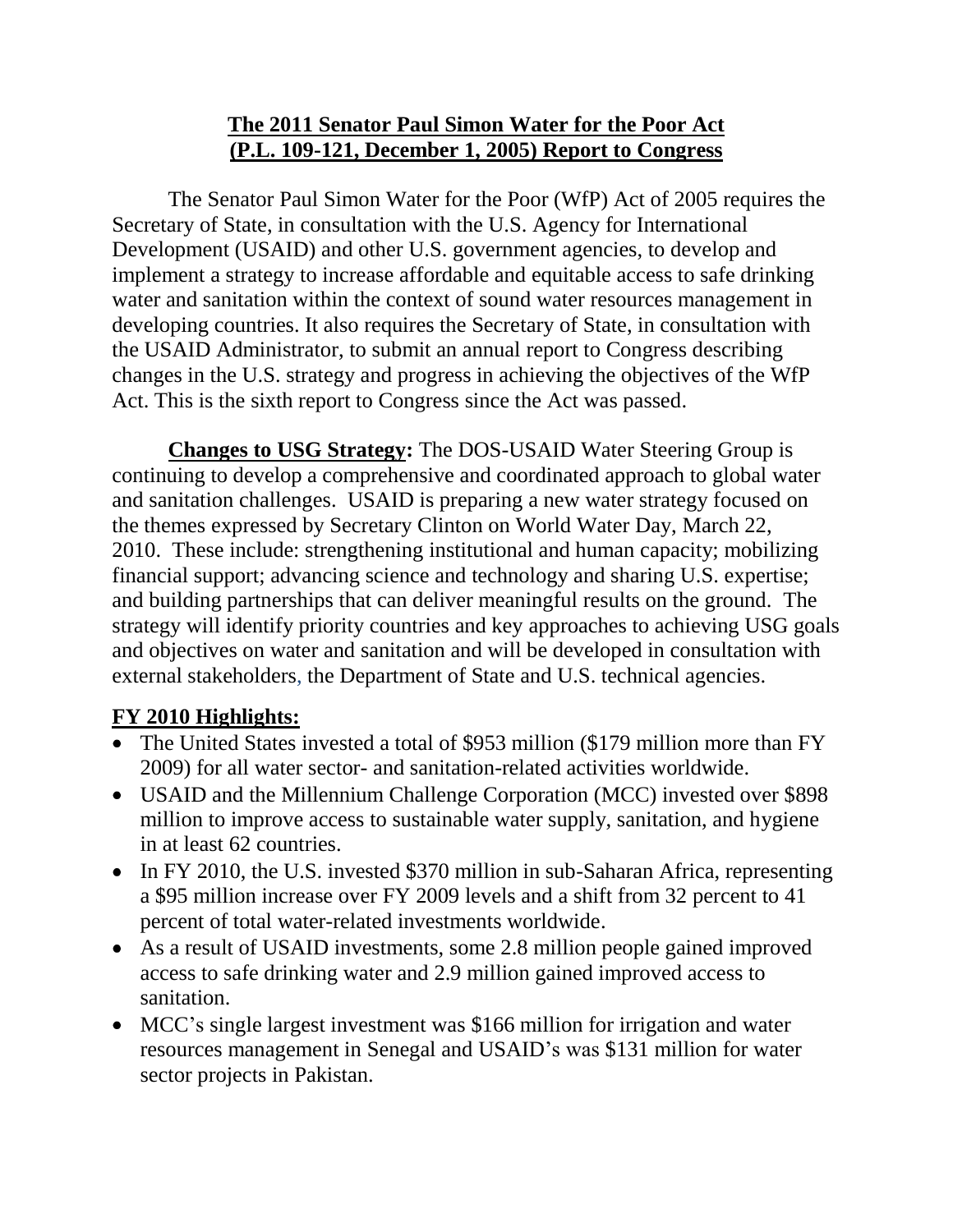**Bilateral Assistance:** USAID's combined obligations for water sector- and sanitation-related activities (defined as sustainable water supply, sanitation, and hygiene [WASH], water productivity, water resources management, and disaster risk reduction) for 59 countries totaled \$643 million, an increase of \$44 million over FY 2009 funding. Of this total, 32 percent was dedicated to sub-Saharan Africa (primarily Sudan, Democratic Republic of Congo, Liberia and Kenya<sup>1</sup>). In FY 2010, the MCC obligated \$255 million for all water sector- and sanitationrelated activities, of which 63 percent went to sub-Saharan Africa (primarily Senegal). Also in FY 2010, the U.S. Army Corps of Engineers obligated approximately \$55 million for water and sanitation projects in Iraq.

Although the majority of water sector and sanitation-related bilateral programming is executed through USAID and MCC projects, U.S. government technical agencies such as the National Aeronautics and Space Administration (NASA), the Environmental Protection Agency, the National Oceanic and Atmospheric Administration and the U.S. Geological Survey often make uniquely important contributions that greatly magnify the quantity and quality of U.S. aid. NASA's Gravity Recovery and Climate Experiment (GRACE) satellite, for instance, is the only remote sensing platform able to detect depletion of aquifers over the entire globe. In FY 2010, GRACE was used to quantify groundwater depletion in India, California and other regions. In the Middle East and North Africa, for example, information from GRACE supplemented *in situ* data to improve estimation and management of local water resources.

**Multilateral Assistance**: The United States supports seven international financial institutions (IFIs) that finance water and sanitation projects around the world. In FY 2010, the IFIs provided \$8.09 billion in all water sector- and sanitation-related financing, a reduction of \$1.12 billion from FY 2009. The United States is also the single largest bilateral country donor to international humanitarian organizations, providing over \$1.46 billion in FY 2010 for protection and assistance, which included water, sanitation, and hygiene related services to refugees, conflict victims, stateless persons, vulnerable migrants, and other populations of concern. Additionally, the U.S. contributed approximately \$40 million to nine United Nations organizations to support water, sanitation, and emergency relief programs around the world.

 $\overline{\phantom{a}}$ 

 $1$  For detailed information about USAID water and sanitation related assistance, please see the following web page: http://www.usaid.gov/our\_work/cross-cutting\_programs/water/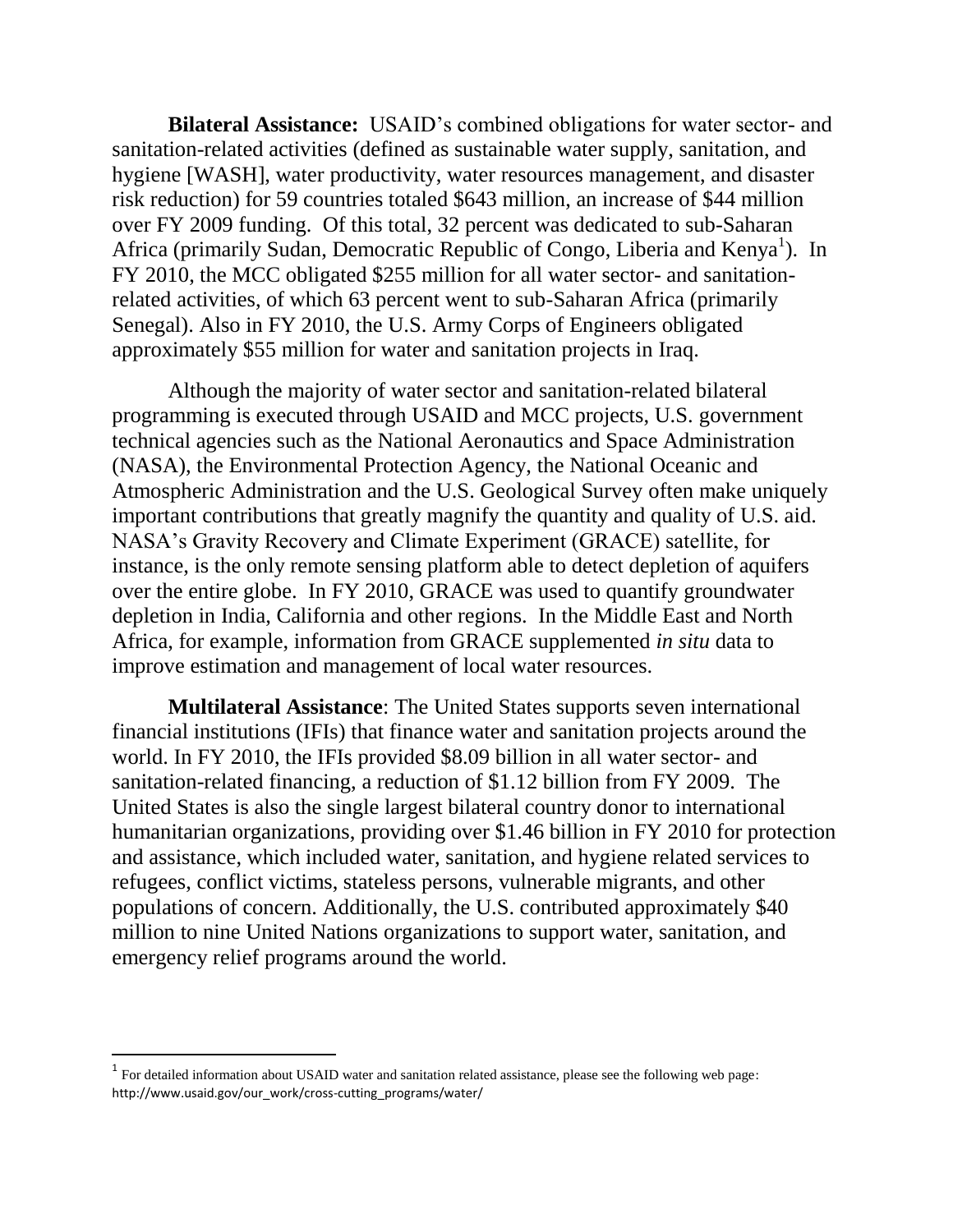#### **FY 2010 Statutory Earmark Requirement Allocations compared to Actual Budget Allocations in all USAID Water Sector Activities**

### **and Number of People with Improved Access to Water Supply & Sanitation Facilities**

| Allocations from Foreign Assistance Accounts to Meet the 2010 Statutory Requirement on Water and<br>Sanitation Supply Projects by Operating Unit and Funding Account* |                            |                       |            |              |         |                                 | FY 2010 USAID Budget Allocations for all USAID Water Sector Activities (Household WSSH, Water<br>Supply, Sanitation and Hygiene, Watershed / Water Resources Management, Water Productivity,<br><b>Disaster Risk Reduction)*</b> |                   |                                                                   |                              |                                          |                    |                                                                                           | FY 2010 Number of People with<br><b>Improved Access to Drinking Water</b><br>Supply anad Sanitation Facilities by<br><b>Countries and Operating Units*</b> |  |
|-----------------------------------------------------------------------------------------------------------------------------------------------------------------------|----------------------------|-----------------------|------------|--------------|---------|---------------------------------|----------------------------------------------------------------------------------------------------------------------------------------------------------------------------------------------------------------------------------|-------------------|-------------------------------------------------------------------|------------------------------|------------------------------------------|--------------------|-------------------------------------------------------------------------------------------|------------------------------------------------------------------------------------------------------------------------------------------------------------|--|
|                                                                                                                                                                       | <b>Millions of Dollars</b> |                       |            |              |         |                                 | <b>Millions of Dollars</b>                                                                                                                                                                                                       |                   |                                                                   |                              |                                          |                    |                                                                                           |                                                                                                                                                            |  |
|                                                                                                                                                                       | DA                         | GHCS/<br><b>USAID</b> | <b>ESF</b> | <b>AEECA</b> | Total   | <b>Household</b><br><b>WSSH</b> | <b>Water Supply,</b><br><b>Sanitation &amp;</b><br>Hygiene***                                                                                                                                                                    | <b>Total WSSH</b> | <b>Watershed /</b><br><b>Water Resources</b><br><b>Management</b> | Water<br><b>Productivity</b> | <b>Disaster Risk</b><br><b>Reduction</b> | <b>Grand Total</b> | <b>Number of People with</b><br><b>Improved Access to</b><br><b>Drinking Water Supply</b> | <b>Number of People with</b><br><b>Improved Access to</b><br><b>Sanitation Facilities</b>                                                                  |  |
| <b>GRAND TOTAL</b>                                                                                                                                                    | 128.473                    | 34.913                | 171.304    | 4.970        | 339.660 | 49.320                          | 472.647                                                                                                                                                                                                                          | 521.967           | 47.195                                                            | 53.113                       | 21.458                                   | 643.733            | 2,844,484                                                                                 | 2,889,105                                                                                                                                                  |  |
| <b>Africa</b>                                                                                                                                                         | 88.000                     | 16.670                | 32.000     | $\omega$     | 136.670 | 27.755                          | 163.301                                                                                                                                                                                                                          | 191.056           | 6.098                                                             | 5.986                        | 4.673                                    | 207.813            | 1,346,057                                                                                 | 2,054,859                                                                                                                                                  |  |
| Angola                                                                                                                                                                | 3.000                      |                       |            |              | 3.000   |                                 | 3.000                                                                                                                                                                                                                            | 3.000             |                                                                   |                              |                                          | 3.000              |                                                                                           |                                                                                                                                                            |  |
| <b>Benin</b>                                                                                                                                                          |                            | 0.500                 |            |              | 0.500   | 0.550                           |                                                                                                                                                                                                                                  | 0.550             |                                                                   |                              |                                          | 0.550              |                                                                                           |                                                                                                                                                            |  |
| <b>Burkina Faso</b>                                                                                                                                                   |                            |                       |            |              |         | 1.000                           | 1.201                                                                                                                                                                                                                            | 2.201             |                                                                   |                              |                                          | 2.201              | 3900                                                                                      |                                                                                                                                                            |  |
| <b>Burundi</b>                                                                                                                                                        |                            |                       |            |              |         | 0.108                           | 0.250                                                                                                                                                                                                                            | 0.358             |                                                                   |                              |                                          | 0.358              | 51023                                                                                     | 242243                                                                                                                                                     |  |
| Chad                                                                                                                                                                  |                            |                       |            |              |         | 1.755                           | 2.341                                                                                                                                                                                                                            | 4.096             |                                                                   | 2.275                        |                                          | 6.371              |                                                                                           |                                                                                                                                                            |  |
| Democratic Republic of the Congo                                                                                                                                      |                            | 1.500                 | 5.000      |              | 6.500   | 5.738                           | 8.415                                                                                                                                                                                                                            | 14.153            |                                                                   |                              |                                          | 14.153             | 233580                                                                                    | 123284                                                                                                                                                     |  |
| Ethiopia                                                                                                                                                              | 7.500                      | 1.500                 |            |              | 9.000   | 1.500                           | 9.500                                                                                                                                                                                                                            | 11.000            |                                                                   |                              |                                          | 11.000             | 56200                                                                                     | 28200                                                                                                                                                      |  |
| Ghana                                                                                                                                                                 | 5.000                      | 1.000                 |            |              | 6.000   | 1.221                           | 5.160                                                                                                                                                                                                                            | 6.381             | 1.680                                                             | 0.842                        |                                          | 8.903              |                                                                                           |                                                                                                                                                            |  |
| Guinea                                                                                                                                                                |                            |                       |            |              |         | 0.200                           |                                                                                                                                                                                                                                  | 0.200             |                                                                   |                              |                                          | 0.200              |                                                                                           |                                                                                                                                                            |  |
| Kenya                                                                                                                                                                 | 7.500                      | 1.500                 |            |              | 9.000   | 1.500                           | 10.023                                                                                                                                                                                                                           | 11.523            |                                                                   |                              | 0.486                                    | 12.009             | 351782                                                                                    | 64105                                                                                                                                                      |  |
| Liberia                                                                                                                                                               |                            | 0.150                 | 11.000     |              | 11.150  | 1.500                           | 11.000                                                                                                                                                                                                                           | 12.500            |                                                                   |                              |                                          | 12.500             |                                                                                           |                                                                                                                                                            |  |
| Madagascar                                                                                                                                                            | 5.000                      | 0.720                 |            |              | 5.720   | 0.730                           | 5.000                                                                                                                                                                                                                            | 5.730             |                                                                   |                              | 1.584                                    | 7.314              |                                                                                           |                                                                                                                                                            |  |
| Malawi                                                                                                                                                                |                            | 0.300                 |            |              | 0.300   | 0.608                           | 0.213                                                                                                                                                                                                                            | 0.821             | 2.168                                                             |                              |                                          | 2.989              |                                                                                           |                                                                                                                                                            |  |
| Mali                                                                                                                                                                  | 2.000                      | 0.500                 |            |              | 2.500   | 1.200                           | 2.000                                                                                                                                                                                                                            | 3.200             |                                                                   |                              |                                          | 3.200              |                                                                                           |                                                                                                                                                            |  |
| Mozambique                                                                                                                                                            | 3.000                      | 1.250                 |            |              | 4.250   | 1.250                           | 1.800                                                                                                                                                                                                                            | 3.050             |                                                                   | 1.200                        |                                          | 4.250              | 30000                                                                                     | 18000                                                                                                                                                      |  |
| Niger                                                                                                                                                                 |                            |                       |            |              |         | 0.381                           | 0.266                                                                                                                                                                                                                            | 0.647             |                                                                   |                              |                                          | 0.647              |                                                                                           |                                                                                                                                                            |  |
| Nigeria                                                                                                                                                               | 3.500                      | 0.150                 |            |              | 3.650   | 0.150                           | 3.500                                                                                                                                                                                                                            | 3.650             |                                                                   |                              |                                          | 3.650              | 33550                                                                                     | 30400                                                                                                                                                      |  |
| Rwanda                                                                                                                                                                | 2.000                      | 0.950                 |            |              | 2.950   | 1.020                           | 2.000                                                                                                                                                                                                                            | 3.020             | 1.200                                                             |                              |                                          | 4.220              |                                                                                           |                                                                                                                                                            |  |
| Senegal                                                                                                                                                               | 5.000                      | 0.500                 |            |              | 5.500   | 0.500                           | 5.339                                                                                                                                                                                                                            | 5.839             |                                                                   |                              | 0.127                                    | 5.966              | 10200                                                                                     | 2680                                                                                                                                                       |  |
| Sierra Leone                                                                                                                                                          |                            |                       |            |              |         | 0.618                           |                                                                                                                                                                                                                                  | 0.618             |                                                                   |                              |                                          | 0.618              |                                                                                           |                                                                                                                                                            |  |
| <b>Somalia</b>                                                                                                                                                        |                            | 0.500                 |            |              | 0.500   | 0.376                           | 7.475                                                                                                                                                                                                                            | 7.851             |                                                                   |                              |                                          | 7.851              | 50068                                                                                     | 24536                                                                                                                                                      |  |
| South Africa                                                                                                                                                          |                            |                       |            |              |         |                                 | 0.015                                                                                                                                                                                                                            | 0.015             |                                                                   |                              |                                          | 0.015              |                                                                                           |                                                                                                                                                            |  |
| Sudan                                                                                                                                                                 |                            | 4.500                 | 16,000     |              | 20,500  | 4.500                           | 33.339                                                                                                                                                                                                                           | 37.839            |                                                                   |                              |                                          | 37.839             | 432277                                                                                    | 4128                                                                                                                                                       |  |
| Tanzania                                                                                                                                                              | 5.000                      |                       |            |              | 5.000   |                                 | 2.281                                                                                                                                                                                                                            | 2.281             | 1.050                                                             | 1.669                        |                                          | 5.000              | 61942                                                                                     | 4364                                                                                                                                                       |  |
| Uganda                                                                                                                                                                | 6.500                      | 0.250                 |            |              | 6.750   | 0.350                           | 6.500                                                                                                                                                                                                                            | 6.850             |                                                                   |                              |                                          | 6.850              |                                                                                           |                                                                                                                                                            |  |
| Zambia                                                                                                                                                                | 5.000                      | 0.900                 |            |              | 5.900   | 1.000                           | 5.000                                                                                                                                                                                                                            | 6,000             |                                                                   |                              |                                          | 6.000              |                                                                                           |                                                                                                                                                            |  |
| Zimbabwe                                                                                                                                                              |                            |                       |            |              |         |                                 | 9.683                                                                                                                                                                                                                            | 9.683             |                                                                   |                              |                                          | 9.683              |                                                                                           |                                                                                                                                                            |  |
| <b>USAID Africa Regional (AFR)</b>                                                                                                                                    | 4.000                      |                       |            |              | 4.000   |                                 | 4.000                                                                                                                                                                                                                            | 4.000             |                                                                   |                              |                                          | 4.000              | 18846                                                                                     | 1460519                                                                                                                                                    |  |
| <b>USAID East Africa Regional</b>                                                                                                                                     | 3.000                      |                       |            |              | 3.000   |                                 | 3.000                                                                                                                                                                                                                            | 3.000             |                                                                   |                              |                                          | 3.000              | 12689                                                                                     | 3494                                                                                                                                                       |  |
| <b>USAID Southern Africa Regional</b>                                                                                                                                 | 3.000                      |                       |            |              | 3.000   |                                 | 3.000                                                                                                                                                                                                                            | 3.000             |                                                                   |                              | 2.476                                    | 5.476              |                                                                                           |                                                                                                                                                            |  |
| <b>USAID West Africa Regional</b>                                                                                                                                     | 8.000                      |                       |            |              | 8.000   |                                 | 8.000                                                                                                                                                                                                                            | 8.000             |                                                                   |                              |                                          | 8.000              |                                                                                           | 48906                                                                                                                                                      |  |
| <b>USAID Office of Development Partners (ODP) -</b><br>Develoment Grants Program (DGP) - Africa Allocation                                                            | 10.000                     |                       |            |              | 10.000  |                                 | 10.000                                                                                                                                                                                                                           | 10.000            |                                                                   |                              |                                          | 10.000             |                                                                                           |                                                                                                                                                            |  |
| Asia                                                                                                                                                                  | 14.500                     | 10.370                | 49.486     | 1.500        | 75.856  | 10.491                          | 166.665                                                                                                                                                                                                                          | 177.156           | 27.207                                                            | 38.930                       | 11.491                                   | 254.784            | 1,278,431                                                                                 | 555,389                                                                                                                                                    |  |
| Afghanistan                                                                                                                                                           |                            | 2.500                 | 27.156     |              | 29.65   | 2.625                           | 28.207                                                                                                                                                                                                                           | 30.832            | 4.000                                                             | 15.000                       | 2.521                                    | 52.353             | 48,300                                                                                    | 25,074                                                                                                                                                     |  |
| <b>Bangladesh</b>                                                                                                                                                     | 1.000                      | 1.500                 |            |              | 2.500   | 1.500                           | 5.400                                                                                                                                                                                                                            | 6.900             |                                                                   |                              | 3.900                                    | 10.800             | 198299                                                                                    | 284770                                                                                                                                                     |  |
| <b>Burma</b>                                                                                                                                                          |                            |                       |            |              |         |                                 |                                                                                                                                                                                                                                  | ÷                 |                                                                   |                              | 0.234                                    | 0.234              |                                                                                           |                                                                                                                                                            |  |
| Cambodia                                                                                                                                                              |                            | 1.350                 |            |              | 1.350   | 0.850                           |                                                                                                                                                                                                                                  | 0.850             |                                                                   |                              |                                          | 0.850              |                                                                                           |                                                                                                                                                            |  |
| China                                                                                                                                                                 |                            |                       |            |              |         |                                 |                                                                                                                                                                                                                                  |                   |                                                                   |                              | 1.558                                    | 1.558              |                                                                                           |                                                                                                                                                            |  |
| India                                                                                                                                                                 | 1.250                      | 1.000                 |            |              | 2.250   | 0.910                           | 1.340                                                                                                                                                                                                                            | 2.250             |                                                                   |                              | 0.199                                    | 2.449              | 258786                                                                                    |                                                                                                                                                            |  |
| Indonesia                                                                                                                                                             |                            | 0.150                 | 9.823      |              | 9.973   | 0.500                           | 10.151                                                                                                                                                                                                                           | 10.651            | 6.550                                                             |                              | 0.621                                    | 17.822             | 19465                                                                                     | 17355                                                                                                                                                      |  |
| <b>Kyrgyz Republic</b>                                                                                                                                                |                            |                       |            |              |         |                                 | 0.373                                                                                                                                                                                                                            | 0.373             |                                                                   | 0.330                        |                                          | 0.703              |                                                                                           |                                                                                                                                                            |  |
| Laos                                                                                                                                                                  |                            |                       |            |              |         |                                 | 0.300                                                                                                                                                                                                                            | 0.300             |                                                                   |                              |                                          | 0.300              |                                                                                           |                                                                                                                                                            |  |
| Nepal                                                                                                                                                                 |                            |                       |            |              |         | 0.102                           |                                                                                                                                                                                                                                  | 0.102             |                                                                   |                              |                                          | 0.102              |                                                                                           |                                                                                                                                                            |  |
| Pacific Islands                                                                                                                                                       |                            |                       |            |              |         |                                 |                                                                                                                                                                                                                                  |                   |                                                                   |                              | 0.750                                    | 0.750              |                                                                                           |                                                                                                                                                            |  |
| Pakistan ***                                                                                                                                                          |                            | 3.500                 | 12.507     |              | 16.007  | 3.500                           | 104.382                                                                                                                                                                                                                          | 107.882           |                                                                   | 23.500                       |                                          | 131.382            | 47000                                                                                     |                                                                                                                                                            |  |
| <b>Philippines</b>                                                                                                                                                    | 1.250                      | 0.339                 |            |              | 1.589   | 0.339                           | 2.090                                                                                                                                                                                                                            | 2.429             | 1.857                                                             |                              |                                          | 4.286              | 181022                                                                                    | 120607                                                                                                                                                     |  |
| Samoa                                                                                                                                                                 |                            |                       |            |              |         |                                 |                                                                                                                                                                                                                                  |                   |                                                                   |                              | 0.008                                    | 0.008              |                                                                                           |                                                                                                                                                            |  |
| Sri Lanka                                                                                                                                                             |                            |                       |            |              |         |                                 | 1.810                                                                                                                                                                                                                            | 1.810             |                                                                   |                              |                                          | 1.810              |                                                                                           |                                                                                                                                                            |  |
| Tajikistan                                                                                                                                                            |                            | 0.031                 |            | 1.500        | 1.531   | 0.165                           | 2.487                                                                                                                                                                                                                            | 2.652             |                                                                   |                              |                                          | 2.652              |                                                                                           |                                                                                                                                                            |  |
| <b>Timor-Leste</b>                                                                                                                                                    | 2.000                      |                       |            |              | 2.000   |                                 | 2.000                                                                                                                                                                                                                            | 2.000             |                                                                   |                              |                                          | 2.000              | 18943                                                                                     | 10249                                                                                                                                                      |  |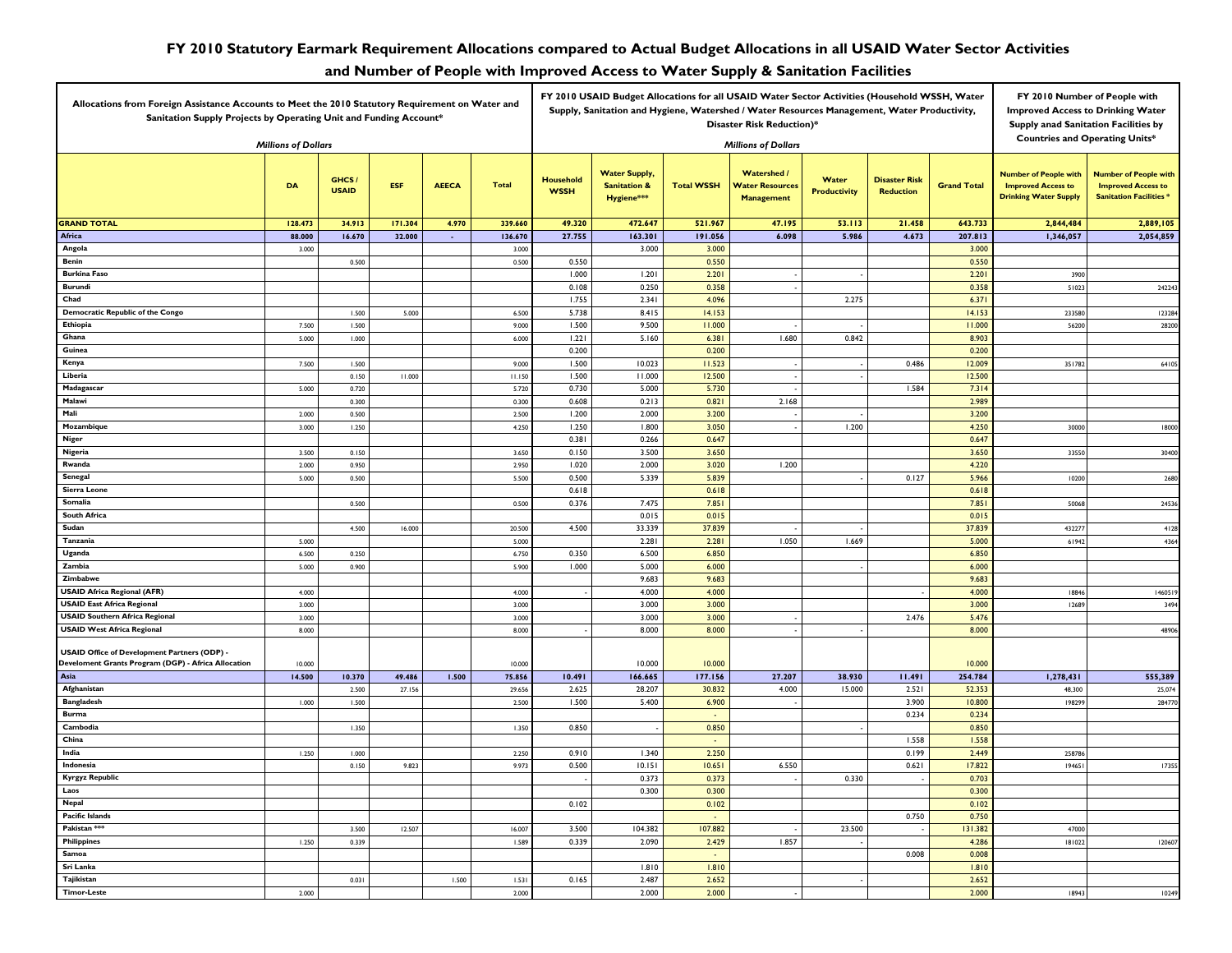#### **FY 2010 Statutory Earmark Requirement Allocations compared to Actual Budget Allocations in all USAID Water Sector Activities**

#### **and Number of People with Improved Access to Water Supply & Sanitation Facilities**

| Allocations from Foreign Assistance Accounts to Meet the 2010 Statutory Requirement on Water and<br>Sanitation Supply Projects by Operating Unit and Funding Account* |                            |                       |               |                             |              | FY 2010 USAID Budget Allocations for all USAID Water Sector Activities (Household WSSH, Water<br>Supply, Sanitation and Hygiene, Watershed / Water Resources Management, Water Productivity,<br><b>Disaster Risk Reduction)*</b> |                                                               |                          |                                                                |                              |                                          |                    | FY 2010 Number of People with<br><b>Improved Access to Drinking Water</b><br>Supply anad Sanitation Facilities by<br><b>Countries and Operating Units*</b> |                                                                                             |
|-----------------------------------------------------------------------------------------------------------------------------------------------------------------------|----------------------------|-----------------------|---------------|-----------------------------|--------------|----------------------------------------------------------------------------------------------------------------------------------------------------------------------------------------------------------------------------------|---------------------------------------------------------------|--------------------------|----------------------------------------------------------------|------------------------------|------------------------------------------|--------------------|------------------------------------------------------------------------------------------------------------------------------------------------------------|---------------------------------------------------------------------------------------------|
|                                                                                                                                                                       | <b>Millions of Dollars</b> |                       |               |                             |              |                                                                                                                                                                                                                                  | <b>Millions of Dollars</b>                                    |                          |                                                                |                              |                                          |                    |                                                                                                                                                            |                                                                                             |
|                                                                                                                                                                       | DA                         | GHCS/<br><b>USAID</b> | <b>ESF</b>    | <b>AEECA</b>                | <b>Total</b> | Household<br><b>WSSH</b>                                                                                                                                                                                                         | <b>Water Supply,</b><br><b>Sanitation &amp;</b><br>Hygiene*** | <b>Total WSSH</b>        | <b>Watershed</b><br><b>Water Resource</b><br><b>Management</b> | Water<br><b>Productivity</b> | <b>Disaster Risk</b><br><b>Reduction</b> | <b>Grand Total</b> | <b>Number of People with</b><br><b>Improved Access to</b><br><b>Drinking Water Supply</b>                                                                  | <b>Number of People with</b><br><b>Improved Access to</b><br><b>Sanitation Facilities *</b> |
| <b>GRAND TOTAL</b>                                                                                                                                                    | 128.473                    | 34.913                | 171.304       | 4.970                       | 339.660      | 49.320                                                                                                                                                                                                                           | 472.647                                                       | 521.967                  | 47.195                                                         | 53.113                       | 21.458                                   | 643.733            | 2,844,484                                                                                                                                                  | 2,889,105                                                                                   |
| <b>Asia Middl East Regional</b>                                                                                                                                       | 2.000                      |                       |               |                             | 2.000        |                                                                                                                                                                                                                                  | 1.925                                                         | 1.925                    |                                                                |                              |                                          | 1.925              |                                                                                                                                                            |                                                                                             |
| <b>Central Asia Regional</b>                                                                                                                                          |                            |                       |               |                             |              |                                                                                                                                                                                                                                  |                                                               | $\overline{\phantom{a}}$ |                                                                | 0.100                        |                                          | 0.100              |                                                                                                                                                            |                                                                                             |
| <b>USAID East Asia and Pacific Regional</b>                                                                                                                           |                            |                       |               |                             |              |                                                                                                                                                                                                                                  |                                                               | ÷,                       |                                                                |                              | 0.500                                    | 0.500              |                                                                                                                                                            |                                                                                             |
| <b>USAID Regional Development Mission-Asia (RDM/A)</b>                                                                                                                | 7.000                      |                       |               |                             | 7.000        |                                                                                                                                                                                                                                  | 6.200                                                         | 6.200                    | 14.800                                                         |                              |                                          | 21.000             | 331430                                                                                                                                                     | 97334                                                                                       |
| <b>USAID South Asia Regional</b>                                                                                                                                      |                            |                       |               |                             |              |                                                                                                                                                                                                                                  |                                                               |                          |                                                                |                              | 1.200                                    | 1.200              |                                                                                                                                                            |                                                                                             |
| <b>Middle East</b>                                                                                                                                                    | 1.500                      | 0.300                 | 77.118        | ä,                          | 78.918       | 0.500                                                                                                                                                                                                                            | 88.986                                                        | 89.486                   | 2.607                                                          | 0.780                        | ÷.                                       | 92.873             | 33,572                                                                                                                                                     | 191,998                                                                                     |
| Egypt                                                                                                                                                                 |                            |                       |               |                             |              |                                                                                                                                                                                                                                  |                                                               |                          |                                                                |                              |                                          |                    |                                                                                                                                                            | 148000                                                                                      |
| Iraq                                                                                                                                                                  |                            |                       |               |                             |              |                                                                                                                                                                                                                                  | 9.603                                                         | 9.603                    |                                                                |                              |                                          | 9.603              |                                                                                                                                                            |                                                                                             |
| Jordan                                                                                                                                                                |                            |                       | 27.118        |                             | 27.118       |                                                                                                                                                                                                                                  | 27.118                                                        | 27.118                   |                                                                |                              |                                          | 27.118             | 2872                                                                                                                                                       | 30798                                                                                       |
| Lebanon                                                                                                                                                               |                            |                       | 10,000        |                             | 10.000       |                                                                                                                                                                                                                                  | 9.400                                                         | 9.400                    | 0.320                                                          | 0.280                        |                                          | 10.000             |                                                                                                                                                            | 12000                                                                                       |
| Morocco                                                                                                                                                               |                            |                       |               |                             |              |                                                                                                                                                                                                                                  |                                                               |                          | 1.000                                                          |                              |                                          | 1.000              |                                                                                                                                                            |                                                                                             |
| <b>West Bank and Gaza</b>                                                                                                                                             |                            |                       | 40.000        |                             | 40.000       |                                                                                                                                                                                                                                  | 40.000                                                        | 40.000                   |                                                                |                              |                                          | 40.000             | 30700                                                                                                                                                      | 1200                                                                                        |
| Yemen                                                                                                                                                                 | 0.500                      | 0.300                 |               |                             | 0.800        | 0.500                                                                                                                                                                                                                            | 2.790                                                         | 3.290                    | 0.787                                                          |                              |                                          | 4.077              |                                                                                                                                                            |                                                                                             |
| <b>Asia Middl East Regional</b>                                                                                                                                       |                            |                       |               |                             |              |                                                                                                                                                                                                                                  | 0.075                                                         | 0.075                    |                                                                |                              |                                          | 0.075              |                                                                                                                                                            |                                                                                             |
| <b>USAID Middle East Regional (OMEP)</b>                                                                                                                              | 1.000                      |                       |               |                             | 1.000        |                                                                                                                                                                                                                                  |                                                               |                          | 0.500                                                          | 0.500                        |                                          | 1.000              |                                                                                                                                                            |                                                                                             |
| <b>Central Programs</b>                                                                                                                                               | 16.920                     | 5.200                 | $\mathcal{L}$ | $\mathcal{L}_{\mathcal{A}}$ | 22.120       | 7.344                                                                                                                                                                                                                            | 14.137                                                        | 21.481                   | 7.868                                                          | 4.442                        | 3.846                                    | 37.637             | $\sim$                                                                                                                                                     | $\sim$                                                                                      |
| <b>USAID Democracy, Conflict and Humanitarian Assistance</b>                                                                                                          |                            |                       |               |                             |              |                                                                                                                                                                                                                                  |                                                               |                          |                                                                |                              |                                          |                    |                                                                                                                                                            |                                                                                             |
| (DCHA)                                                                                                                                                                |                            |                       |               |                             |              |                                                                                                                                                                                                                                  |                                                               |                          |                                                                |                              | 3.846                                    | 3.846              |                                                                                                                                                            |                                                                                             |
|                                                                                                                                                                       |                            |                       |               |                             |              |                                                                                                                                                                                                                                  |                                                               |                          |                                                                |                              |                                          |                    |                                                                                                                                                            |                                                                                             |
| <b>USAID Economic Growth, Agriculture and Trade (EGAT)</b>                                                                                                            | 8.920                      |                       |               |                             | 8.920        |                                                                                                                                                                                                                                  | 6.137                                                         | 6.137                    | 7.868                                                          | 4.442                        |                                          | 18.447             |                                                                                                                                                            |                                                                                             |
| <b>USAID Global Health (GH)</b>                                                                                                                                       |                            |                       |               |                             |              | 7.344                                                                                                                                                                                                                            |                                                               | 7.344                    |                                                                |                              |                                          | 7.344              |                                                                                                                                                            |                                                                                             |
| Global Health - Core                                                                                                                                                  |                            | 5.200                 |               |                             | 5.200        |                                                                                                                                                                                                                                  |                                                               |                          |                                                                |                              |                                          |                    |                                                                                                                                                            |                                                                                             |
| <b>USAID Office of Development Partners (ODP) -</b>                                                                                                                   |                            |                       |               |                             |              |                                                                                                                                                                                                                                  |                                                               |                          |                                                                |                              |                                          |                    |                                                                                                                                                            |                                                                                             |
| Development Grants Program (DGP) - Non-Africa                                                                                                                         |                            |                       |               |                             |              |                                                                                                                                                                                                                                  |                                                               |                          |                                                                |                              |                                          |                    |                                                                                                                                                            |                                                                                             |
| <b>Worldwide Unallocated</b>                                                                                                                                          | 8.000                      |                       |               |                             | 8.000        |                                                                                                                                                                                                                                  | 8.000                                                         | 8.000                    |                                                                |                              |                                          | 8.000              |                                                                                                                                                            |                                                                                             |
| Latin America & the Caribbean                                                                                                                                         | 7.553                      | 2.373                 | 10.700        | ä,                          | 20.626       | 3.230                                                                                                                                                                                                                            | 35.303                                                        | 38.533                   | 1.700                                                          | 0.500                        | 0.948                                    | 41.681             | 181,828                                                                                                                                                    | 84,873                                                                                      |
| <b>Bolivia</b>                                                                                                                                                        | 2.200                      |                       |               |                             | 2.200        | 0.700                                                                                                                                                                                                                            | 2.050                                                         | 2.750                    | 0.650                                                          |                              |                                          | 3.400              |                                                                                                                                                            |                                                                                             |
| Chile                                                                                                                                                                 |                            |                       |               |                             |              |                                                                                                                                                                                                                                  | 0.399                                                         | 0.399                    |                                                                |                              |                                          | 0.399              |                                                                                                                                                            |                                                                                             |
| Colombia                                                                                                                                                              |                            |                       | 0.700         |                             | 0.700        |                                                                                                                                                                                                                                  |                                                               |                          |                                                                |                              |                                          |                    |                                                                                                                                                            |                                                                                             |
| Ecuador                                                                                                                                                               | 3.000                      |                       |               |                             | 3.000        |                                                                                                                                                                                                                                  | 3.000                                                         | 3.000                    | 1.050                                                          |                              | 0.100                                    | 4.150              | 11303                                                                                                                                                      | 2462                                                                                        |
| <b>El Salvador</b>                                                                                                                                                    |                            |                       |               |                             |              |                                                                                                                                                                                                                                  | 0.151                                                         | 0.151                    |                                                                |                              |                                          | 0.151              |                                                                                                                                                            |                                                                                             |
| Guatemala                                                                                                                                                             |                            | 0.250                 |               |                             | 0.250        | 0.372                                                                                                                                                                                                                            | 0.353                                                         | 0.725                    |                                                                |                              |                                          | 0.725              |                                                                                                                                                            |                                                                                             |
| Haiti                                                                                                                                                                 |                            | 0.500                 | 10.000        |                             | 10.500       |                                                                                                                                                                                                                                  | 28.150                                                        | 28.150                   |                                                                |                              | 0.589                                    | 28.739             | 170525                                                                                                                                                     | 82411                                                                                       |
| Nicaragua                                                                                                                                                             | 2.353                      | 0.353                 |               |                             | 2.706        | 1.288                                                                                                                                                                                                                            | 1.200                                                         | 2.488                    |                                                                | 0.500                        |                                          | 2.988              |                                                                                                                                                            |                                                                                             |
| Peru                                                                                                                                                                  |                            | 1.270                 |               |                             | 1.270        | 0.870                                                                                                                                                                                                                            |                                                               | 0.870                    |                                                                |                              |                                          | 0.870              |                                                                                                                                                            |                                                                                             |
| <b>USAID Caribbean Regional</b>                                                                                                                                       |                            |                       |               |                             |              |                                                                                                                                                                                                                                  |                                                               | $\overline{\phantom{a}}$ |                                                                |                              | 0.175                                    | 0.175              |                                                                                                                                                            |                                                                                             |
| <b>USAID Latin America and Caribbean Regional (LAC)</b>                                                                                                               |                            |                       |               |                             |              |                                                                                                                                                                                                                                  |                                                               |                          |                                                                |                              | 0.084                                    | 0.084              |                                                                                                                                                            |                                                                                             |
| Europe & Eurasia                                                                                                                                                      | $\sim$                     | $\sim$                | $\bullet$     | 3.470                       | 3.470        | $\bullet$                                                                                                                                                                                                                        | 2.005                                                         | 2.005                    | 0.465                                                          | 2.000                        | $\sim$                                   | 4.470              | 4,596                                                                                                                                                      | 1,986                                                                                       |
| Armenia                                                                                                                                                               |                            |                       |               | 0.800                       | 0.800        |                                                                                                                                                                                                                                  | 0.800                                                         | 0.800                    |                                                                |                              |                                          | 0.800              | 4596                                                                                                                                                       |                                                                                             |
| Georgia                                                                                                                                                               |                            |                       |               | 0.500                       | 0.500        |                                                                                                                                                                                                                                  | 0.135                                                         | 0.135                    | 0.365                                                          |                              |                                          | 0.500              |                                                                                                                                                            | 1986                                                                                        |
| Kosovo                                                                                                                                                                |                            |                       |               | 2.000                       | 2.000        |                                                                                                                                                                                                                                  |                                                               |                          |                                                                | 2.000                        |                                          | 2.000              |                                                                                                                                                            |                                                                                             |
| Russia                                                                                                                                                                |                            |                       |               | 0.170                       | 0.170        |                                                                                                                                                                                                                                  | 0.070                                                         | 0.070                    | 0.100                                                          |                              |                                          | 0.170              |                                                                                                                                                            |                                                                                             |
| <b>Ukraine</b>                                                                                                                                                        |                            |                       |               |                             |              |                                                                                                                                                                                                                                  | 1.000                                                         | 1.000                    |                                                                |                              |                                          | 1.000              |                                                                                                                                                            |                                                                                             |
| Other                                                                                                                                                                 | $\sim$                     | $\blacksquare$        | 2.000         | ä,                          | 2.000        | $\sim$                                                                                                                                                                                                                           | 2.250                                                         | 2.250                    | 1.250                                                          | 0.475                        | 0.500                                    | 4.475              | $\sim$                                                                                                                                                     | $\sim$                                                                                      |
| Middle East Multilaterals (MEM)                                                                                                                                       |                            |                       |               |                             |              |                                                                                                                                                                                                                                  | 0.250                                                         | 0.250                    | 0.100                                                          | 0.475                        |                                          | 0.825              |                                                                                                                                                            |                                                                                             |
| <b>State East Asia and Pacific Regional</b>                                                                                                                           |                            |                       |               |                             |              |                                                                                                                                                                                                                                  |                                                               | ÷,                       |                                                                |                              | 0.500                                    | 0.500              |                                                                                                                                                            |                                                                                             |
| State Oceans and International Environment and<br><b>Scientific Affairs (OES)</b>                                                                                     |                            |                       |               |                             |              |                                                                                                                                                                                                                                  |                                                               |                          |                                                                |                              |                                          |                    |                                                                                                                                                            |                                                                                             |
|                                                                                                                                                                       |                            |                       | 2.000         |                             | 2.000        |                                                                                                                                                                                                                                  | 2.000                                                         | 2.000                    | 0.600                                                          |                              |                                          | 2.600              |                                                                                                                                                            |                                                                                             |
| State South and Central Asia Regional (SCA)                                                                                                                           |                            |                       |               |                             |              |                                                                                                                                                                                                                                  |                                                               |                          | 0.550                                                          |                              |                                          | 0.550              |                                                                                                                                                            |                                                                                             |

\* FY 2010 budget data represent best estimates from USAID analysis of information as of December 20, 2010 \* FY 2010 budget data represent best estimates from USAID analysis of information as of March & April 2011 and OFDA

USAID analysis of information as of December 2010.

\*\* Grand Total amount represents the \$339 million allocated in FY 2010 to meet the \$315 million earmark

\*\*\* Enacted Supplemental Appropriations included: Pakistan \$65 Million in account Economic Support Fund (ESF).

ACRONYMS: DA = Development Assistance; GHCS/USAID = Global Health Child Survival/USAID; ESF = Economic Support Fund; AEECA = Assistance for Europe, Eurasia, and Central Asia